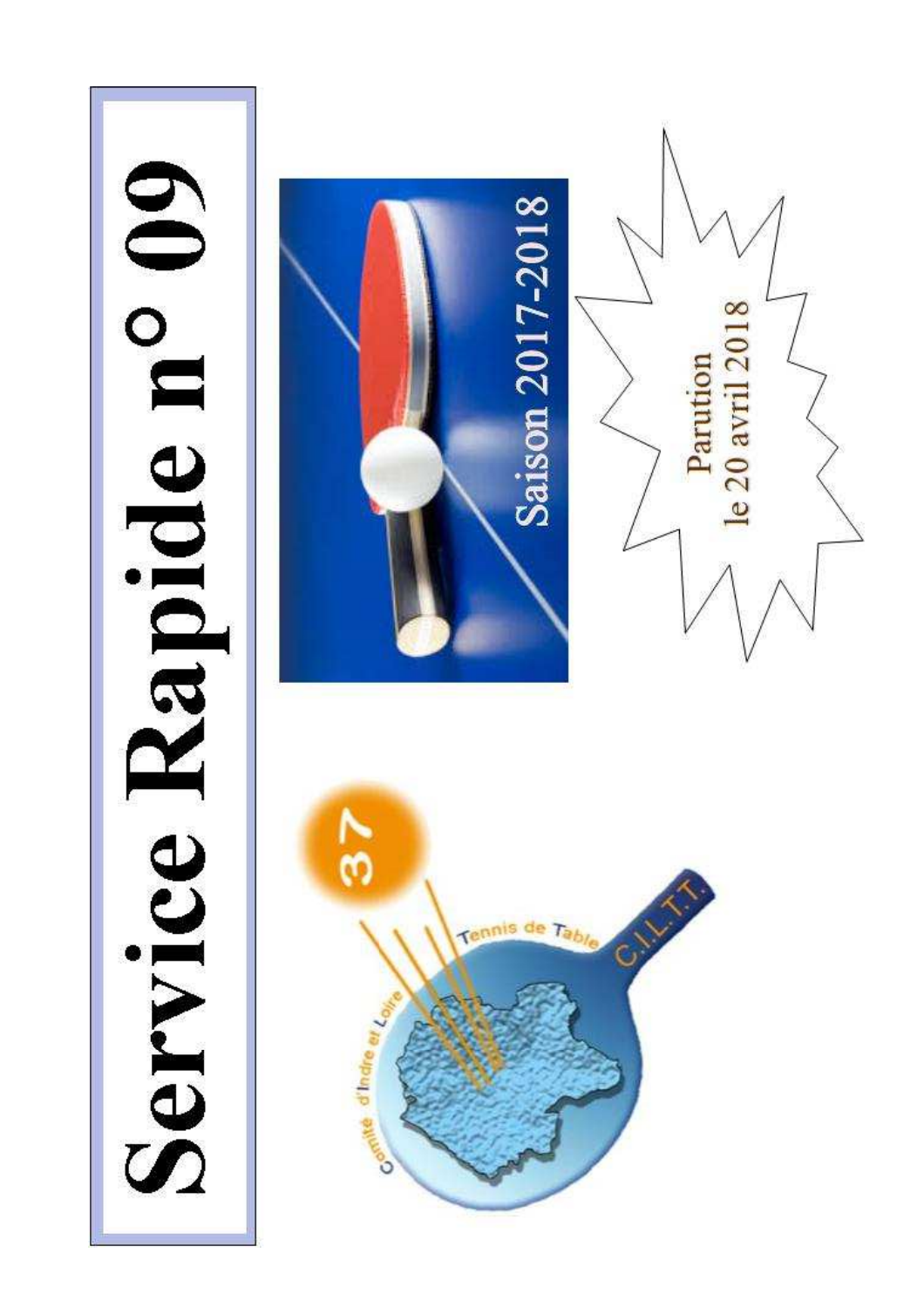# **PRE-REGIONALE**

#### **6ème** journée (2ème phase)

- U.S. VERNOU 1 <sup>-</sup> TT MONT ARTANNES 2 5 C.P. VEIGNE 1 - ES OESIENNE TT 2 8 R.C. BALLAN 2 **8** - A.S. LUYNES T.T 2 6 8
- TT JOUE LES TOURS 6 AS VERETZ TT 2 7
	- -



|   | Rg | Equipe              | PТ | J | ٧              | N              | D        | Р        | F        |
|---|----|---------------------|----|---|----------------|----------------|----------|----------|----------|
| 9 |    | TT MONT ARTANNES 2  | 18 | 6 | 6              | 0              | $\Omega$ | $\Omega$ | $\Omega$ |
| 7 | 2  | C.P. VEIGNE 1       | 14 | 6 | 4              | 0              | 2        | 0        | $\Omega$ |
| 6 | 3  | A.S. LUYNES T.T 2   | 12 | 6 | $\overline{2}$ | $\overline{2}$ | 2        | $\Omega$ | $\Omega$ |
| 6 | 4  | TT JOUE LES TOURS 6 | 11 | 6 | 1              | 3              | 2        | 0        | $\Omega$ |
|   | -  | U.S. VERNOU 1       | 11 | 6 | $\overline{2}$ | 1              | 3        | 0        | $\Omega$ |
|   |    | AS VERETZ TT 2      | 11 | 6 | 1              | 3              | 2        | $\Omega$ | $\Omega$ |
|   | 7  | R.C. BALLAN 2       | 10 | 6 | 1              | 2              | 3        | $\Omega$ | $\Omega$ |
|   | 8  | ES OESIENNE TT 2    | 9  | 6 | $\Omega$       | 3              | 3        | $\Omega$ | $\Omega$ |

# **TITRES ET BARRAGES**

Les titres et barrages de la D3-D4-D1600 débuteront le 18 mai et le 25 mai pour la D1-D2

Pensez à nous retourner le coupon de NON PARTICIPATION envoyé par mail aux clubs le 9 avril dernier pour le 7 mai dernier délai si votre équipe ne veut pas y participer

# **DEPARTEMENTALE 1**

#### **POULE A**

## **6ème** journée (2ème phase)

T.T. BENAIS 1 - TT CHINONAIS 3 12 ATT LANGEAIS-CINQ MARS 2 - TT PARCAY MESLAY 2 13 A.S.T.T. ESVRES 1 - RS ST CYR/LOIRE 2 8 1

- ES OESIENNE TT 3 ST AVERTIN SPORTS TT 3 8 1
	-
	-

|    | Rg | Equipe                   | PТ | J | ν              | N | D | Р        | F        |  |
|----|----|--------------------------|----|---|----------------|---|---|----------|----------|--|
| 0١ |    | ST AVERTIN SPORTS TT 3   | 18 | 6 | 6              | 0 | 0 | 0        | $\Omega$ |  |
| 6  | 2  | <b>RS ST CYR/LOIRE 2</b> | 16 | 6 | 5              | 0 | 1 | $\Omega$ | 0        |  |
| 5  | 3  | A.S.T.T. ESVRES 1        | 12 | 6 | 3              | 0 | 3 | $\Omega$ | $\Omega$ |  |
| 0١ | 4  | ATT LANGEAIS-CINQ MARS 2 | 11 | 6 | 2              |   | 3 | $\Omega$ | $\Omega$ |  |
|    |    | T.T. BENAIS 1            | 11 | 6 | 2              |   | 3 | $\Omega$ | $\Omega$ |  |
|    | 6  | ES OESIENNE TT 3         | 10 | 6 | $\overline{2}$ | 0 | 4 | $\Omega$ | $\Omega$ |  |
|    |    | TT CHINONAIS 3           | 10 | 6 | $\overline{2}$ | 0 | 4 | $\Omega$ | 0        |  |
|    | 8  | TT PARCAY MESLAY 2       | 8  | 6 |                |   | 5 |          | $\Omega$ |  |

## **POULE B**

| 6ème journée (2ème phase) |  |  |
|---------------------------|--|--|

- -

| 6ème_journée (2ème phase) |                              |                   | Rg | Equipe | <b>PT</b>                         |                    |        | JVN            | D I            | PF             |         |         |
|---------------------------|------------------------------|-------------------|----|--------|-----------------------------------|--------------------|--------|----------------|----------------|----------------|---------|---------|
| RS ST CYR/LOIRE 3         | - ES LA VILLE AUX DAMES TT 3 | 5                 | 13 |        | <b>ES LA VILLE AUX DAMES TT 3</b> | $18 \mid 6 \mid 6$ |        |                | 0              | $\mathbf{0}$   | $01$ 0  |         |
| U.S. CHAMBRAY-LES-TOURS 2 | - 4S TOURS T.T. 12           | $12 \overline{ }$ | 6  |        | U.S. GENILLE TT 1                 | 17 <sup>1</sup>    | 6 I    | 5              |                | 0              |         | $0$   0 |
| U.S. GENILLE TT 1         | - AS VERETZ TT 3             | 10                | 6  | 3      | P.L. PAUL BERT 1                  | $15 \mid 6 \mid$   |        | 4              |                |                |         | $0$   0 |
| P.L. PAUL BERT 1          | $-$ C.E.S. TOURS 1           | 11                |    |        | 4 AS VERETZ TT 3                  |                    | $14$ 6 | $\overline{4}$ | $\mathbf 0$    | $\overline{2}$ | $01$ 0  |         |
|                           |                              |                   |    |        | 5 RS ST CYR/LOIRE 3               | $10 \mid 6 \mid 2$ |        |                | $\mathbf 0$    | $\overline{4}$ | $01$ 0  |         |
|                           |                              |                   |    |        | 6 C.E.S. TOURS 1                  | 8 I                | -6     |                | 0              | 5 <sup>1</sup> | $01$ 0  |         |
|                           |                              |                   |    |        | U.S. CHAMBRAY-LES-TOURS 2         | 8                  | 6      |                | $\overline{0}$ | 5 <sup>1</sup> | $0$   0 |         |
|                           |                              |                   |    |        | 8 4S TOURS T.T. 12                | 6 I                | 60     |                |                | 6              | $01$ 0  |         |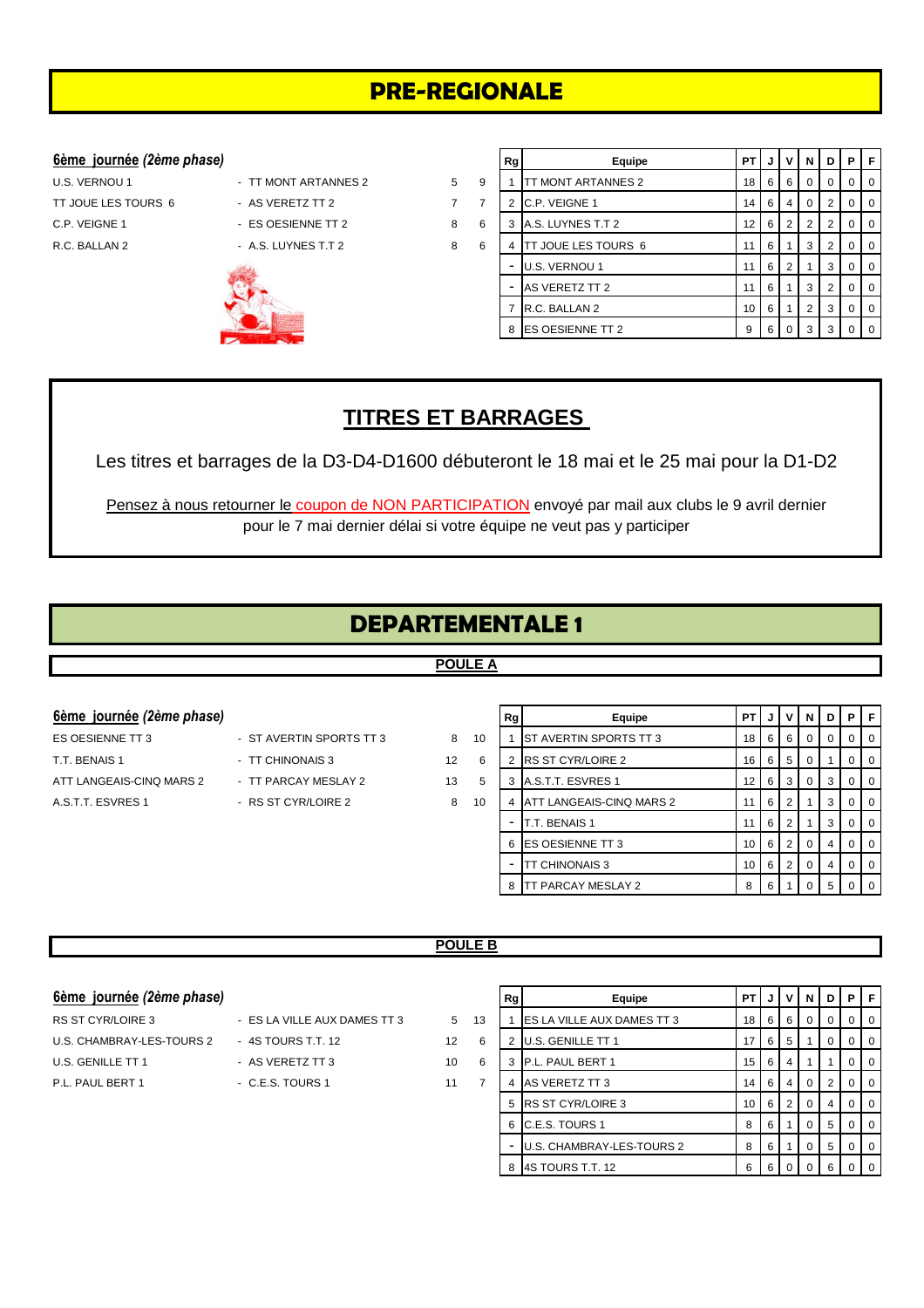# **POULE A**

#### $6$ ème journée (2ème phase)

- ES OESIENNE TT 4 TTC du LOCHOIS 2 12 A.S. LUYNES T.T 3 - TT JOUE LES TOURS 7 8 1
- STE MAURE TT 2 PPC MARTINOIS 1 10 8 2 STE MAURE TT 2 15 6 4 1 1 0 0
	-
- 

| 6ème journée (2ème phase) |                       |                 | Rg | Equipe | PT I                       |                 | JIV   | N              | D        | PIF            |  |                |
|---------------------------|-----------------------|-----------------|----|--------|----------------------------|-----------------|-------|----------------|----------|----------------|--|----------------|
| ES OESIENNE TT 4          | - TTC du LOCHOIS 2    | 12 <sup>2</sup> | -6 |        | <b>TT JOUE LES TOURS 7</b> | 17              | 6   5 |                |          |                |  | $\overline{0}$ |
| STE MAURE TT 2            | - PPC MARTINOIS 1     | 10              | 8  | 2      | <b>STE MAURE TT 2</b>      | 15 <sup>1</sup> | 6 I   | $\overline{4}$ |          |                |  | l 0            |
| C.P. VEIGNE 2             | $-$ A.P. ABILLY 1     |                 | 11 | 3      | A.P. ABILLY 1              | 14              | 6   4 |                | 0        | 2              |  | <b>10</b>      |
| A.S. LUYNES T.T 3         | - TT JOUE LES TOURS 7 | 8               | 10 | 4      | <b>IES OESIENNE TT 4</b>   | 13 <sup>1</sup> |       | 6 3            |          | 2              |  | I 0            |
|                           |                       |                 |    |        | 5 C.P. VEIGNE 2            | 11 <sup>1</sup> |       | 6 2            |          | 3              |  | I 0            |
|                           |                       |                 |    |        | A.S. LUYNES T.T 3          | 11 <sub>1</sub> | 6     |                | 3        |                |  | l 0            |
|                           |                       |                 |    |        | <b>PPC MARTINOIS 1</b>     | 9               | 6     |                |          | 4              |  | $\overline{0}$ |
|                           |                       |                 |    | 8      | <b>TTC du LOCHOIS 2</b>    | 5 <sub>1</sub>  |       | 60             | $\Omega$ | . <sub>5</sub> |  |                |

#### **POULE B**

#### **6ème** journée (2ème phase)

STE MAURE TT 1 - 4S TOURS T.T. 13 5 13 ES LA VILLE AUX DAMES TT 4 - A.S MONTLOUIS/LOIRE 1 9 TT SEMBLANCEEN 1 - TT PARCAY MESLAY 3 13

TT CORMERY-TRUYES 2 - TT CHINONAIS 4 14

|   | Rg | Equipe                     | PT | J | v              | N              | D | Р | F        |
|---|----|----------------------------|----|---|----------------|----------------|---|---|----------|
| 4 |    | TT CORMERY-TRUYES 2        | 18 | 6 | 6              | 0              | 0 | O | 0        |
| 3 | 2  | ES LA VILLE AUX DAMES TT 4 | 13 | 6 | 3              |                | 2 | O | $\Omega$ |
| 9 |    | <b>TT SEMBLANCEEN 1</b>    | 13 | 6 | 3              |                | 2 | 0 | 0        |
| 5 | 4  | TT PARCAY MESLAY 3         | 12 | 6 | 3              | $\Omega$       | 3 | 0 | 0        |
|   | 5  | 4S TOURS T.T. 13           | 11 | 6 | $\overline{2}$ |                | 3 | 0 | 0        |
|   | 6  | A.S MONTLOUIS/LOIRE 1      | 10 | 6 | 1              | $\overline{2}$ | 3 | 0 | $\Omega$ |
|   | -  | <b>TT CHINONAIS 4</b>      | 10 | 6 | 2              | 0              | 4 | Ω | 0        |
|   | 8  | <b>STE MAURE TT 1</b>      | 9  | 6 |                |                |   |   |          |

### **POULE C**

### $6$ ème journée (2ème phase)

- BEAUJARDIN BCT 2 A.S. FONDETTES 6 7 T.T. BENAIS 2 - ES RIDELLOIS TT 1 2 ATT LANGEAIS-CINQ MARS 3 - US RENAUDINE TT 3 7 C.S. LA MEMBROLLE TT 2 - TT JOUE LES TOURS 8 12
- 

|    | Rg | Equipe                   | PT | J | v              | N        | D        | P | F        |
|----|----|--------------------------|----|---|----------------|----------|----------|---|----------|
| 11 | 1  | C.S. LA MEMBROLLE TT 2   | 18 | 6 | 6              | $\Omega$ | $\Omega$ | 0 | 0        |
| 16 | 2  | US RENAUDINE TT 3        | 17 | 6 | 5              |          | 0        | 0 | 0        |
| 11 | 3  | ATT LANGEAIS-CINQ MARS 3 | 14 | 6 | 4              | $\Omega$ | 2        | 0 | 0        |
| 6  | 4  | A.S. FONDETTES 6         | 12 | 6 | 3              | $\Omega$ | 3        | 0 | 0        |
|    | 5  | <b>ES RIDELLOIS TT 1</b> | 11 | 6 | $\overline{2}$ |          | 3        | 0 | $\Omega$ |
|    | 6  | <b>BEAUJARDIN BCT 2</b>  | 9  | 6 | 2              | $\Omega$ | 3        | 0 | 1        |
|    | 7  | TT JOUE LES TOURS 8      | 8  | 6 |                | $\Omega$ | 5        | 0 | $\Omega$ |
|    | 8  | T. BENAIS 2              | 5  | 6 |                | O        | 5        | 0 |          |

### $6$ ème journée (2ème phase)

| A.T.T. AZAY-SUR-CH |
|--------------------|
| A.C. AMBOISE 1     |
| 4S TOURS T.T. 14   |
| TT BLERE V.C. 2    |

- **POULE D**
- A.T.T. AZAY-SUR-CHER 1 LARCAY T.T. 1 8 10 1 A.S. FONDETTES 5 18 6 6 0 0 0 0 - P.L. PAUL BERT 2 13 - A.S. FONDETTES 5 1 17 - T.T. BOUCHARDAIS 1 1 17

|          | Rg | Equipe                 | <b>PT</b> | J | v | N        | D | Р | F        |
|----------|----|------------------------|-----------|---|---|----------|---|---|----------|
| $\Omega$ | 1  | A.S. FONDETTES 5       | 18        | 6 | 6 | 0        | 0 | 0 | $\Omega$ |
| 5        | 2  | T.T. BOUCHARDAIS 1     | 14        | 6 | 4 | $\Omega$ | 2 | 0 | $\Omega$ |
| 7        | 3  | 4S TOURS T.T. 14       | 13        | 6 | 3 | 1        | 2 | 0 | $\Omega$ |
| 7        | 4  | TT BLERE V.C. 2        | 12        | 6 | 3 | $\Omega$ | 3 | 0 | $\Omega$ |
|          |    | A.C. AMBOISE 1         | 12        | 6 | 3 | $\Omega$ | 3 | 0 | $\Omega$ |
|          | -  | LARCAY T.T. 1          | 12        | 6 | 3 | 0        | 3 | 0 | $\Omega$ |
|          | 7  | A.T.T. AZAY-SUR-CHER 1 | 9         | 6 | 1 | 1        | 4 | 0 | $\Omega$ |
|          | 8  | P.L. PAUL BERT 2       | 6         | 6 | 0 | 0        | 6 | O | $\Omega$ |
|          |    |                        |           |   |   |          |   |   |          |

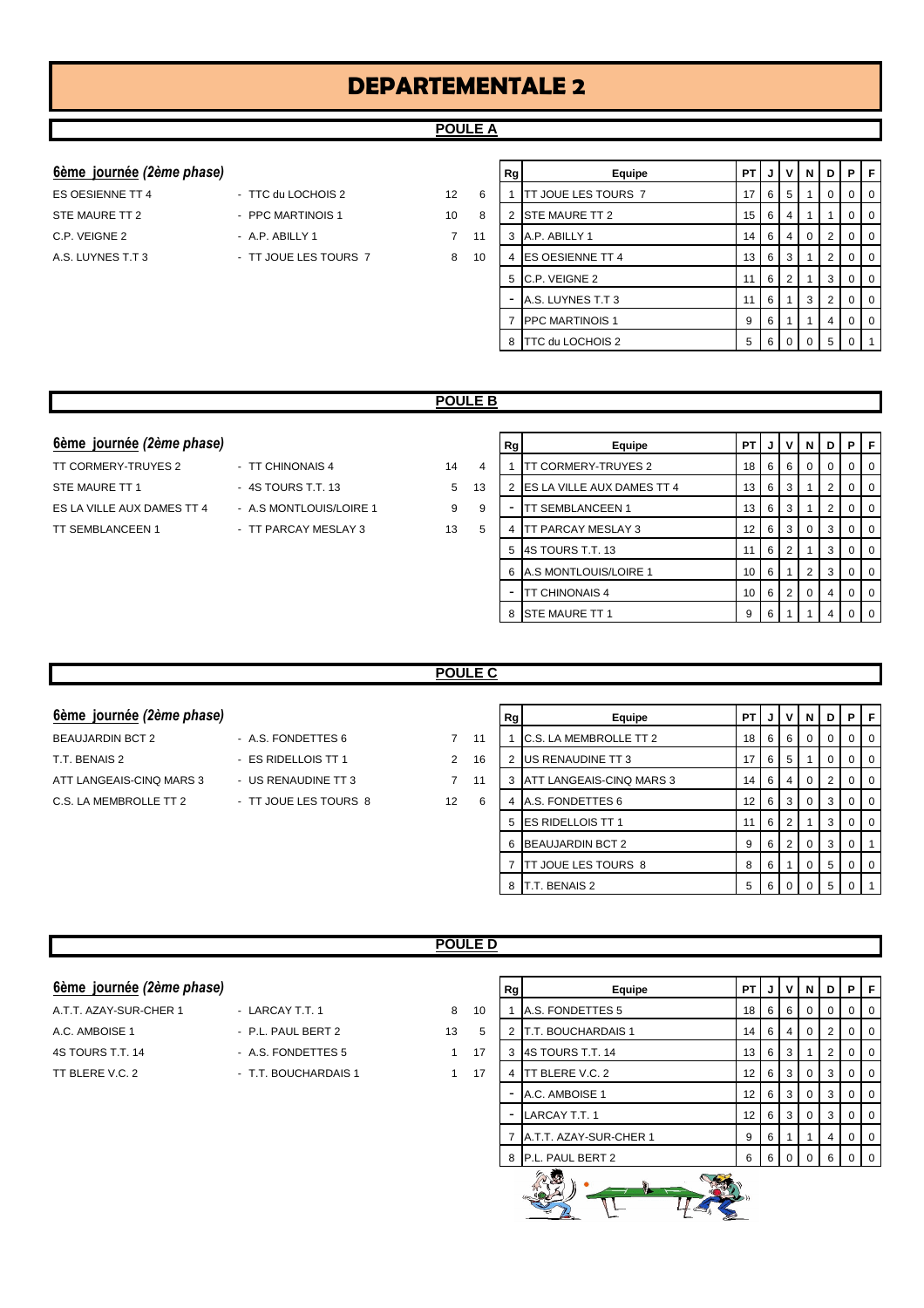## **POULE A**

#### **6ème journée** *(2ème phase)* **Rg Equipe PT J V N D P F**

- -
- 
- 
- TT PARCAY MESLAY 4 ATT LANGEAIS-CINQ MARS 5 9 9 1 ES RIDELLOIS TT 3 16 6 5 0 1 0 0 0 A.C. AMBOISE 3 - STE CATHERINE DE FIERBOIS 1 6 12 2 EP MARIGNY RILLY 1  $\begin{bmatrix} 14 & 6 & 4 & 0 & 2 & 0 \\ 14 & 6 & 4 & 0 & 2 & 0 \\ 0 & 0 & 0 & 0 & 0 & 0 \\ 0 & 0 & 0 & 0 & 0 & 0 \\ 0 & 0 & 0 & 0 & 0 & 0 \\ 0 & 0 & 0 & 0 & 0 & 0 \\ 0 & 0 & 0 & 0 & 0 & 0 \\ 0 & 0 & 0 & 0 & 0 &$ A.S.P.T.T. TOURS 1 - EP MARIGNY RILLY 1 7 11 3 T.T. METTRAY 1 1 3 1 1 3 | 1 | 3 | 1 | 2 | 0 | 0 ES RIDELLOIS TT 3  $-$  T.T. METTRAY 1 10 8  $-$  TT STE CATHERINE DE FIERBOIS 1  $\left[ 13 \right] 6 \left[ 3 \right] 1 \left[ 2 \right] 0 \left[ 0 \right]$ 5 TT PARCAY MESLAY 4 | 12 | 6 | 2 | 2 | 0 | 0 6 A.S.P.T.T. TOURS 1 11 6 2 1 3 0 0 7 ATT LANGEAIS-CINQ MARS 5 10 6 1 2 3 0 0

8 A.C. AMBOISE 3 7 6 0

#### **POULE B**

#### **6ème** journée (2ème phase)

ST AVERTIN SPORTS TT 4 - RS ST CYR/LOIRE 5 10 8

- US LA RICHE TT 2 U.S. CHAMBRAY-LES-TOURS 3 14 4 A.S MONTLOUIS/LOIRE 2 - TT CHINONAIS 5 13 5 C.S. LA MEMBROLLE TT 4 - US RENAUDINE TT 6 2 16
	-

| Rg | Equipe                    | PT | J | v              | N        | D | Р |   |
|----|---------------------------|----|---|----------------|----------|---|---|---|
| 1  | US RENAUDINE TT 6         | 16 | 6 | 5              | $\Omega$ |   | O |   |
|    | ST AVERTIN SPORTS TT 4    | 16 | 6 | 5              | $\Omega$ |   | O |   |
| 3  | <b>RS ST CYR/LOIRE 5</b>  | 15 | 6 | 4              |          |   | O | O |
| 4  | US LA RICHE TT 2          | 13 | 6 | 3              |          | 2 | O |   |
| 5  | C.S. LA MEMBROLLE TT 4    | 11 | 6 | 2              |          | 3 | O | O |
| 6  | U.S. CHAMBRAY-LES-TOURS 3 | 10 | 6 | $\overline{2}$ | $\Omega$ | 4 | U | O |
| 7  | A.S MONTLOUIS/LOIRE 2     | 8  | 6 |                | O        | 5 | O |   |
| 8  | TT CHINONAIS 5            |    | 6 | O              |          | 5 |   |   |

#### **POULE C**

#### **6ème** journée (2ème phase)

- AS VERETZ TT 5 AS SAVONNIERES TT 1 7 11 US RENAUDINE TT 7 - ST MICHEL T.T. 1 9 9 R.C. BALLAN 3 - TT MONTS ARTANNES 5 8 10
- T.T. BOUCHARDAIS 2 ATT LANGEAIS-CINQ MARS 4 2 16
	- -

|   | Rg | Equipe                   | PТ |   | v | N | D              | Р        | F        |  |
|---|----|--------------------------|----|---|---|---|----------------|----------|----------|--|
| š |    | ATT LANGEAIS-CINQ MARS 4 | 17 | 6 | 5 |   | O              | O        | $\Omega$ |  |
|   | 2  | TT MONTS ARTANNES 5      | 14 | 6 | 4 | O | $\overline{2}$ | O        | $\Omega$ |  |
| ₹ |    | <b>AS VERETZ TT 5</b>    | 14 | 6 | 3 | 2 |                | O        | $\Omega$ |  |
|   | 4  | AS SAVONNIERES TT 1      | 12 | 6 | 3 | 0 | 3              | 0        | $\Omega$ |  |
|   | 5  | ST MICHEL T.T. 1         | 11 | 6 | 2 |   | 3              | $\Omega$ | 0        |  |
|   |    | R.C. BALLAN 3            | 11 | 6 | 2 |   | 3              | $\Omega$ | 0        |  |
|   | 7  | US RENAUDINE TT 7        | 9  | 6 | 1 |   | 4              | 0        | $\Omega$ |  |
|   | 8  | T.T. BOUCHARDAIS 2       | 8  | 6 |   | O | 5              |          | 0        |  |

### **POULE D**

| 6ème journée <i>(2ème phase)</i> |  |  |
|----------------------------------|--|--|
|                                  |  |  |

- US LA RICHE TT 3 TT CASTELVALERIE 1 5 1 A.S. FONDETTES 7 - C.S. LA MEMBROLLE T.T 3 14 ST AVERTIN SPORTS TT 6 - US RENAUDINE TT 5 11 U.S. VERNOU 2 - TT SEMBLANCEEN 2 11
	-
	-

| 6ème journée (2ème phase) |                           |             |    | Rg | Equipe                    | PT I            | JI  | V              | N I          | D                    | PF             |
|---------------------------|---------------------------|-------------|----|----|---------------------------|-----------------|-----|----------------|--------------|----------------------|----------------|
| US LA RICHE TT 3          | - TT CASTELVALERIE 1      | $5^{\circ}$ | 13 |    | <b>TT CASTELVALERIE 1</b> | 18 I            | 6 6 |                | $\mathbf{0}$ | $\mathbf{0}$         | $0$   $0$      |
| A.S. FONDETTES 7          | - C.S. LA MEMBROLLE T.T 3 | 14          | 4  |    | A.S. FONDETTES 7          | 14 I            | 6   | $\overline{4}$ | 0            | $\mathbf{2}^{\circ}$ | $0$   $0$      |
| ST AVERTIN SPORTS TT 6    | - US RENAUDINE TT 5       | 11          |    | 3  | US RENAUDINE TT 5         | 12 <sub>1</sub> | 6   | -3             | $\Omega$     | 3                    | $0$   $0$      |
| U.S. VERNOU 2             | - TT SEMBLANCEEN 2        | 11          |    |    | U.S. VERNOU 2             | 12 <sub>1</sub> | 6 3 |                | $\mathbf{0}$ | 3                    | $01$ 0         |
|                           |                           |             |    |    | 5 C.S. LA MEMBROLLE T.T 3 |                 | 6   | 2              |              | 3                    | $0$   $0$      |
|                           |                           |             |    |    | TT SEMBLANCEEN 2          |                 | 6   | $\overline{2}$ |              | 3                    | 0 <sub>0</sub> |
|                           |                           |             |    |    | 7 IST AVERTIN SPORTS TT 6 | 10 <sup>1</sup> | 6   | $^{\circ}$ 2   | $\Omega$     |                      | $0$   $0$      |
|                           |                           |             |    |    | 8 US LA RICHE TT 3        | 8               | 6   |                | $\Omega$     | 5                    | $0$   $0$      |

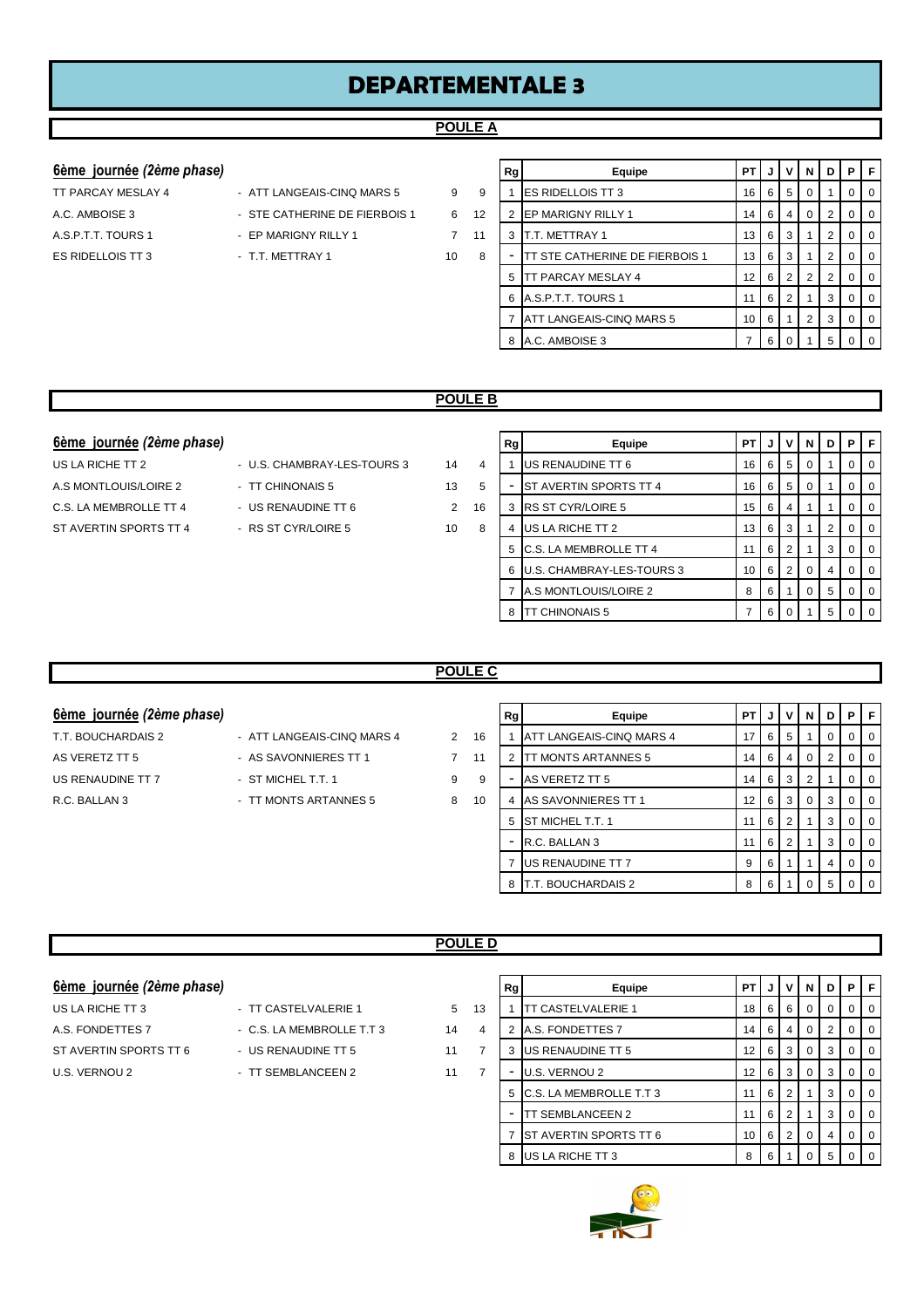# **6ème** journée (2ème phase)

- 
- US LA RICHE TT 1 A.S. FONDETTES 8 17 1
- US RENAUDINE TT 4 13 2 U.S. VERNOU 4 13 5
- TT ST GENOUPH 4 U.S. CHAMBRAY-LES-TOURS 5 15 3
- BEAUJARDIN BCT 3 TT JOUE LES TOURS 9 11 7

| Rg | Equipe                    | PT | J | v              | N        | D | Р | F |
|----|---------------------------|----|---|----------------|----------|---|---|---|
|    | US LA RICHE TT 1          | 18 | 6 | 6              | $\Omega$ | 0 | O | O |
| 2  | US RENAUDINE TT 4         | 16 | 6 | 5              | $\Omega$ |   | O | ი |
| 3  | TT ST GENOUPH 4           | 14 | 6 | 4              | $\Omega$ | 2 | 0 | ი |
| 4  | A.S. FONDETTES 8          | 12 | 6 | 3              | $\Omega$ | 3 | O | ი |
|    | <b>BEAUJARDIN BCT 3</b>   | 12 | 6 | 3              | $\Omega$ | 3 | 0 | 0 |
| 6  | TT JOUE LES TOURS 9       | 10 | 6 | $\overline{2}$ | $\Omega$ | 4 | 0 | 0 |
| 7  | U.S. VERNOU 4             | 8  | 6 | 1              | $\Omega$ | 5 | O | 0 |
| 8  | U.S. CHAMBRAY-LES-TOURS 5 | 6  | 6 | $\Omega$       | U        | 6 | ŋ |   |

### **POULE F**

### **6ème** journée (2ème phase)

- A.P. ST SENOCH 1 ST AVERTIN SPORTS TT 5 9 A.S. LUYNES T.T 4 - TT MONTS ARTANNES 4 2 16
- C.E.S. TOURS 2 U.S. GENILLE TT 2 12 A.C. AMBOISE 2 - 4S TOURS T.T. 15 6 12
	-

|   | Rg | Equipe                        | PT | J | v        | N | D              | Р        | F        |
|---|----|-------------------------------|----|---|----------|---|----------------|----------|----------|
| 6 |    | <b>ST AVERTIN SPORTS TT 5</b> | 17 | 6 | 5        | 1 | 0              | $\Omega$ | 0        |
| 2 | 2  | C.E.S. TOURS 2                | 16 | 6 | 5        | 0 | 1              | 0        | 0        |
| 9 | 3  | A.P. ST SENOCH 1              | 15 | 6 | 4        | 1 |                | 0        | 0        |
| հ | 4  | 4S TOURS T.T. 15              | 14 | 6 | 4        | 0 | $\overline{2}$ | 0        | 0        |
|   | 5  | U.S. GENILLE TT 2             | 10 | 6 | 2        | 0 | 4              | 0        | $\Omega$ |
|   |    | A.C. AMBOISE 2                | 10 | 6 | 2        | 0 | 4              | $\Omega$ | 0        |
|   | 7  | TT MONTS ARTANNES 4           | 8  | 6 |          | 0 | 5              | $\Omega$ | 0        |
|   | 8  | A.S. LUYNES T.T 4             | 6  | 6 | $\Omega$ | O | 6              | O        | $\Omega$ |

#### **POULE G**

#### **6ème** journée (2ème phase)

- A.T.T. AZAY-SUR-CHER 2 A.P. ST SENOCH 2 18 F AS VERETZ TT 4 - P.L. PAUL BERT 3 5 13 ES RIDELLOIS TT 2 - ASTT SORIGNY 1 10 8 A.S.T.T. ESVRES 2 - ES OESIENNE TT 5 13 5
- -

|    | Rg | Equipe                   | PT |   | v              | N | D        | Р        | F        |
|----|----|--------------------------|----|---|----------------|---|----------|----------|----------|
| E. |    | <b>ES RIDELLOIS TT 2</b> | 18 | 6 | 6              | 0 | $\Omega$ | $\Omega$ | $\Omega$ |
|    | 2  | <b>ASTT SORIGNY 1</b>    | 16 | 6 | 5              | 0 |          | 0        | $\Omega$ |
| š  |    | A.S.T.T. ESVRES 2        | 16 | 6 | 5              | O |          | 0        | $\Omega$ |
| 5  | 4  | A.T.T. AZAY-SUR-CHER 2   | 11 | 6 | $\overline{2}$ |   | 3        | $\Omega$ | $\Omega$ |
|    |    | <b>ES OESIENNE TT 5</b>  | 11 | 6 | 2              |   | 3        | $\Omega$ | 0        |
|    | 6  | P.L. PAUL BERT 3         | 10 | 6 | 2              | 0 | 4        | $\Omega$ | $\Omega$ |
|    |    | AS VERETZ TT 4           | 8  | 6 |                | 0 | 5        | 0        | $\Omega$ |
|    | 8  | A.P. ST SENOCH 2         | 5  | 6 |                | O | 5        | 0        |          |

#### **POULE H**

#### $6$ ème journée (2ème phase)

- RS ST CYR/LOIRE 4 ES LA VILLE AUX DAMES TT 5 3 1:
- A.T.T.ST ANTOINE DU ROCHER 1 LARCAY T.T. 2 13 U.S. CHAMBRAY-LES-TOURS 4 - T.T. BENAIS 3 14 U.S. VERNOU 3 **FRAMELIA VILLE AUST AUX DAMES 12** 9

|   | Rg | Equipe                           | PT | J | ν              | N        | D | Р        | F        |
|---|----|----------------------------------|----|---|----------------|----------|---|----------|----------|
| 5 |    | U.S. VERNOU 3                    | 16 | 6 | 4              | 2        | 0 | 0        | 0        |
| 5 | 2  | <b>U.S. CHAMBRAY-LES-TOURS 4</b> | 14 | 6 | 3              | 2        |   | 0        | 0        |
| 4 | 3  | A.T.T.ST ANTOINE DU ROCHER 1     | 13 | 6 | 3              | 1        | 2 | $\Omega$ | $\Omega$ |
| 9 | 4  | ES LA VILLE AUX DAMES TT 5       | 12 | 6 | 3              | 1        |   | $\Omega$ | 1        |
|   |    | TT MONTS ARTANNES 3              | 12 | 6 | $\overline{2}$ | 2        | 2 | $\Omega$ | $\Omega$ |
|   | 6  | T.T. BENAIS 3                    | 10 | 6 | 2              | $\Omega$ | 4 | 0        | $\Omega$ |
|   |    | <b>RS ST CYR/LOIRE 4</b>         | 9  | 6 |                | 2        | 2 | $\Omega$ | 1        |
|   | 8  | LARCAY T.T. 2                    | 8  | 6 |                |          | 5 |          | U        |

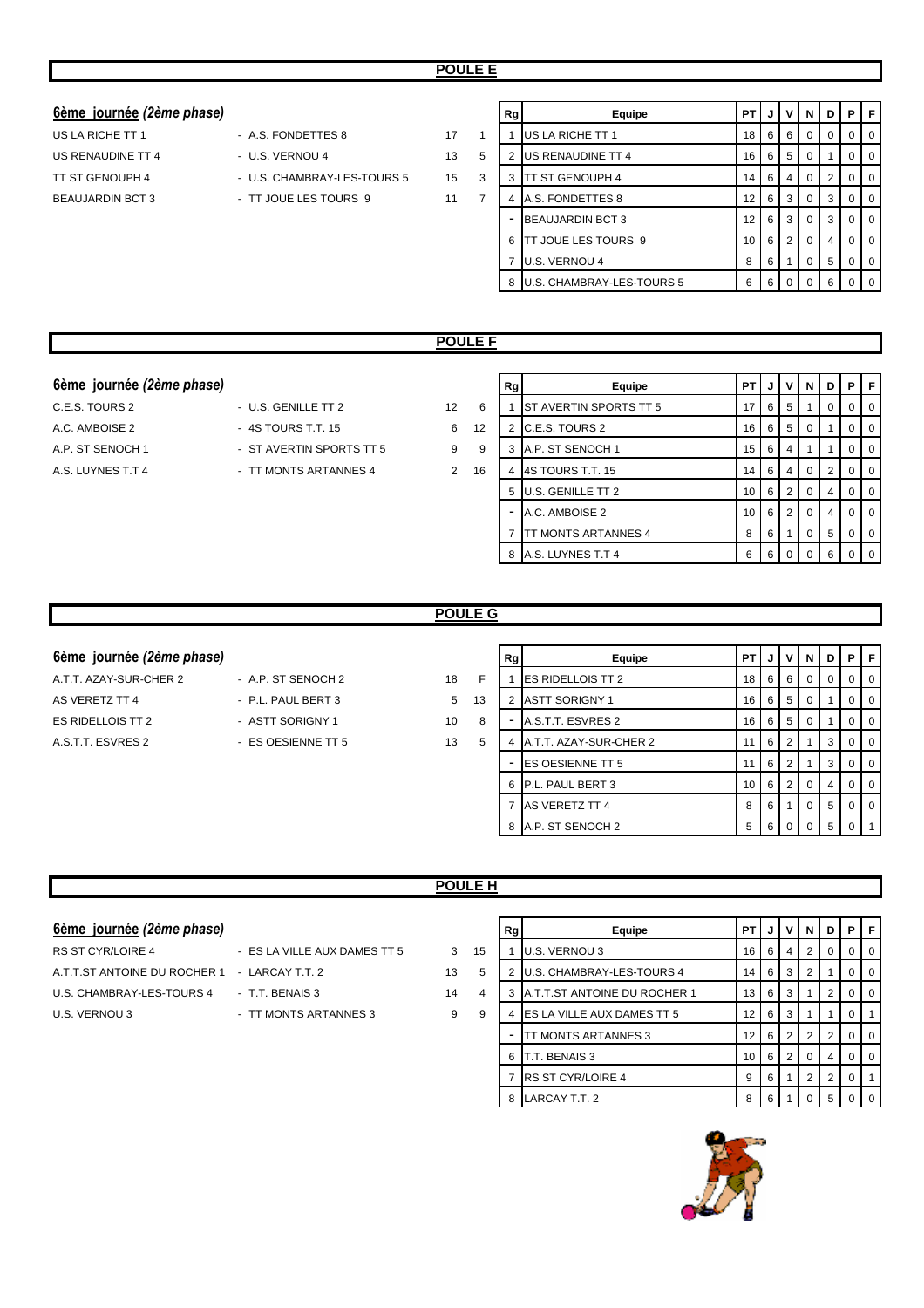## **POULE A**

### $6$ ème journée (2ème phase)

- P.L. PAUL BERT 4 TT JOUE LES TOURS 11 4 9
- AS VERETZ TT 6  $\overline{5}$  TT MONTS ARTANNES 6  $\overline{5}$  5  $\overline{5}$ A.P. ABILLY 3 - STE CATHERINE DE FIERBOIS 2 9 1
- C.P. VEIGNE 3 **8 2 3 ASSEMADE TO 3 ASSEMBLE 3** 3 ASSEMBLE 2
	-

|                               |   |                | Rg | Equipe                         | PT.             | JI | $\mathsf{v}$ | N        | D I      | PIF      |                  |
|-------------------------------|---|----------------|----|--------------------------------|-----------------|----|--------------|----------|----------|----------|------------------|
| - TT MONTS ARTANNES 6         | 5 | 5              |    | TT JOUE LES TOURS 11           | 18              | 6  | 6            | $\Omega$ | $\Omega$ | $\Omega$ | $\overline{1}$ 0 |
| - STE CATHERINE DE FIERBOIS 2 | 9 | 1              |    | C.P. VEIGNE 3                  | 16              | 6  | 5            | 0        |          | $\Omega$ | $\overline{0}$   |
| - STE MAURE TT 3              | 8 | $\overline{2}$ | 3  | <b>ISTE MAURE TT 3</b>         | 14              | 6  | 4            | 0        | 2        | $\Omega$ | <b>0</b>         |
| - TT JOUE LES TOURS 11        |   | 9              |    | A.P. ABILLY 3                  | 12              | 6  | 3            | $\Omega$ | 3        | $\Omega$ | $\overline{0}$   |
| ٠                             |   |                |    | TT MONTS ARTANNES 6            | 12 <sup>2</sup> | 6  | 3            |          |          | $\Omega$ | ' 1              |
|                               |   |                | 6  | AS VERETZ TT 6                 | 9               | 6  |              |          | 4        | $\Omega$ | $\overline{0}$   |
|                               |   |                |    | P.L. PAUL BERT 4               | 8               | 6  |              | $\Omega$ | 5        | $\Omega$ | $\overline{0}$   |
|                               |   |                | 8  | TT STE CATHERINE DE FIERBOIS 2 | 6               | 6  | $\Omega$     |          | 6        |          | $\overline{0}$   |
|                               |   |                |    |                                |                 |    |              |          |          |          |                  |

#### **POULE B**

### 6ème journée (2ème phase)

STE MAURE TT 4 - TTC du LOCHOIS 3 10 0 A.P. ABILLY 2 **- ST AVERTIN SPORTS TT 8** 4 6 A.S.P.T.T. TOURS 2 - A.C. AMBOISE 6 7 3 A.S.T.T. ESVRES 3 - AS VERETZ TT 7 6 4

| Rg | Equipe                 | PТ | J | v              | N | D | Р        | F        |
|----|------------------------|----|---|----------------|---|---|----------|----------|
| 1  | ST AVERTIN SPORTS TT 8 | 18 | 6 | 6              | 0 | O | 0        | $\Omega$ |
| 2  | A.S.T.T. ESVRES 3      | 15 | 6 | 4              | 1 |   | 0        | $\Omega$ |
| 3  | A.S.P.T.T. TOURS 2     | 14 | 6 | 4              | 0 | 2 | 0        | 0        |
| 4  | STE MAURE TT 4         | 12 | 6 | 2              | 2 | 2 | $\Omega$ | 0        |
|    | A.C. AMBOISE 6         | 12 | 6 | 2              | 2 | 2 | $\Omega$ | $\Omega$ |
| 6  | A.P. ABILLY 2          | 10 | 6 | $\overline{2}$ | 0 | 4 | 0        | $\Omega$ |
| 7  | AS VERETZ TT 7         | 9  | 6 |                |   | 4 | $\Omega$ | $\Omega$ |
| 8  | TTC du LOCHOIS 3       | 4  | 6 | ŋ              | O | 4 | ŋ        | 2        |

#### **POULE C**

### $6$ ème journée (2ème phase)

- RS ST CYR/LOIRE 6 TT CASTELVALERIE 2 6 4 TT SEMBLANCEEN 3 - ES OESIENNE TT 6 3 7
- ASTT CHEMILLE/DEME 1 U.S. VERNOU 5 9 1
- A.S.T.T. ESVRES 4 A.T.T.ST ANTOINE DU ROCHER 3 8 2
	-

| Rg             | Equipe                       | PТ |   | v              | N        | D | Р | F        |
|----------------|------------------------------|----|---|----------------|----------|---|---|----------|
| 1              | <b>ASTT CHEMILLE/DEME 1</b>  | 18 | 6 | 6              | 0        | 0 | 0 | 0        |
| $\mathfrak{p}$ | A.S.T.T. ESVRES 4            | 16 | 6 | 5              | 0        | 1 | 0 | 0        |
| 3              | <b>RS ST CYR/LOIRE 6</b>     | 14 | 6 | 4              | 0        | 2 | 0 | 0        |
| 4              | A T T ST ANTOINE DU ROCHER 3 | 11 | 6 | $\overline{2}$ | 1        | 3 | 0 | $\Omega$ |
|                | ES OESIENNE TT 6             | 11 | 6 | 2              | 1        | 3 | 0 | $\Omega$ |
| 6              | U.S. VERNOU 5                | 10 | 6 | $\overline{2}$ | $\Omega$ | 4 | 0 | $\Omega$ |
| 7              | TT SEMBLANCEEN 3             | 9  | 6 |                |          | 4 | 0 | $\Omega$ |
| 8              | TT CASTELVALERIE 2           |    | 6 | O              |          | 5 | 0 | O        |

#### **POULE D**

| 6ème journée (2ème phase) |  |
|---------------------------|--|
|                           |  |

- T.T. METTRAY 3  **A.P. ST SENOCH 3** 7 ST AVERTIN SPORTS TT 7 - Exempt ES VILLE AUX DAMES TT 6 - A.S MONTLOUIS/LOIRE 3 5 PPC MARTINOIS 2 - TT JOUE LES TOURS 12 7
	-
	-
	-

| <u>6ème  journée</u> (2è <i>me phase)</i> |                         |        | Rg | Equipe                            | PT.             |   |                 | $\blacksquare$ lv $\blacksquare$ | D I | PIF |                 |
|-------------------------------------------|-------------------------|--------|----|-----------------------------------|-----------------|---|-----------------|----------------------------------|-----|-----|-----------------|
| T.T. METTRAY 3                            | - A.P. ST SENOCH 3      | 3      |    | T.T. METTRAY 3                    | 13              | 6 | -3              |                                  |     |     | $\overline{1}0$ |
| ST AVERTIN SPORTS TT 7                    | - Exempt                |        |    | <b>ST AVERTIN SPORTS TT 7</b>     | 13 <sup>1</sup> | 5 | $\vert 3 \vert$ | 2                                |     |     | $\overline{0}$  |
| ES VILLE AUX DAMES TT 6                   | - A.S MONTLOUIS/LOIRE 3 | 5<br>5 |    | A.S MONTLOUIS/LOIRE 3             | 13              | 5 | $\mathbf{3}$    | $\overline{2}$                   |     |     | $\overline{0}$  |
| PPC MARTINOIS 2                           | - TT JOUE LES TOURS 12  | 3      |    | 4 <b>IPPC MARTINOIS 2</b>         |                 |   | $5 \mid 2 \mid$ | 2                                |     |     | $\overline{0}$  |
|                                           |                         |        |    | 5 <b>IES VILLE AUX DAMES TT 6</b> | 10              | 5 | $^{\circ}$ 2    |                                  |     |     | $\overline{0}$  |
|                                           |                         |        |    | 6 A.P. ST SENOCH 3                |                 | 5 |                 | $\Omega$                         | 4.  |     | $\overline{0}$  |
|                                           |                         |        |    | TT JOUE LES TOURS 12              | 5               |   | 50              |                                  | -5  |     | $\overline{0}$  |

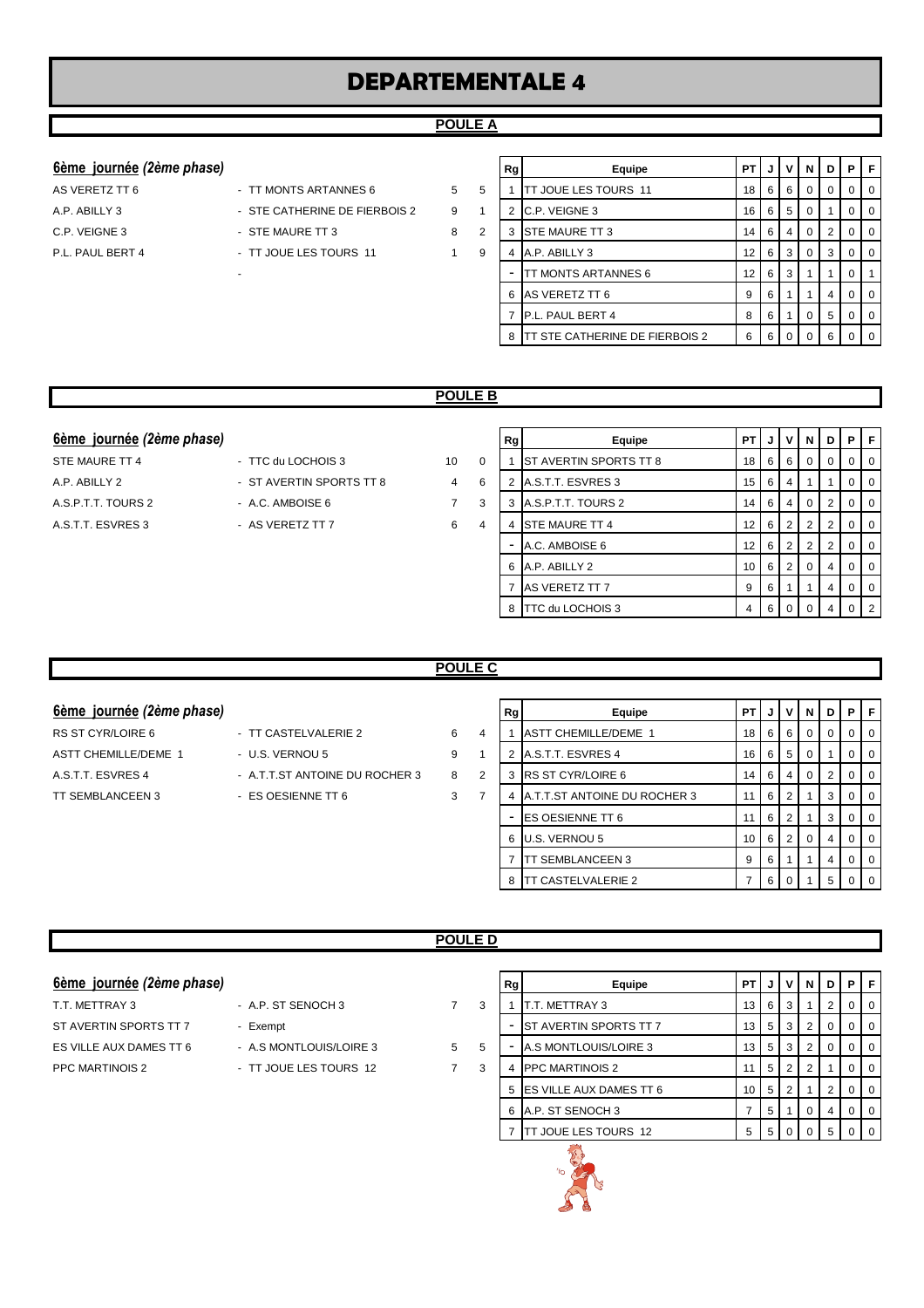# **6ème** journée (2ème phase)

- T.T. METTRAY 2  **LANGEAIS-CINQ MARS 6** 2 8 ASTT CHEMILLE/DEME 2 - A.S. LUYNES T.T 5 4 6 A.S. FONDETTES 9 - A.T.T.ST ANTOINE DU ROCHER 2 0 10 TT PARCAY MESLAY 5 - Exempt
	-
	- -
	-

| Rg | Equipe                       | PТ |   | ٧              | N        | D | Р |  |
|----|------------------------------|----|---|----------------|----------|---|---|--|
|    | LANGEAIS-CINQ MARS 6         | 15 | 5 | 5              | O        | O |   |  |
| 2  | A.S. LUYNES T.T 5            | 13 | 5 | 4              | $\Omega$ |   | ŋ |  |
| 3  | <b>TT PARCAY MESLAY 5</b>    | 11 | 5 | 3              | 0        | 2 | O |  |
| 4  | T.T. METTRAY 2               | 10 | 5 | $\overline{2}$ |          | 2 | O |  |
| 5  | ASTT CHEMILLE/DEME 2         | 9  | 6 |                |          |   |   |  |
| 6  | A.T.T.ST ANTOINE DU ROCHER 2 | 8  | 5 |                |          | 3 |   |  |
|    | A.S. FONDETTES 9             | 6  | 5 | ∩              |          |   |   |  |

## **POULE F**

### **6ème** journée (2ème phase)

- U.S.E. AVOINE-BEAUMONT 2 BEAUJARDIN BCT 4 7 ES VILLE AUX DAMES TT 7 - ST MICHEL T.T. 2 10 ST AVERTIN SPORTS TT 9 - T.T. BOUCHARDAIS 4 4
- TT CHINONAIS 6 **ES RIDELLOIS TT 4** 9

|          | Rg | Equipe                   | PТ | J | v              | N        | D | Р        | F |
|----------|----|--------------------------|----|---|----------------|----------|---|----------|---|
| 1        |    | ES VILLE AUX DAMES TT 7  | 18 | 6 | 6              | 0        | 0 | O        | O |
| 3        | 2  | <b>BEAUJARDIN BCT 4</b>  | 14 | 6 | 4              | $\Omega$ | 2 | 0        | 0 |
| $\Omega$ |    | U.S.E. AVOINE-BEAUMONT 2 | 14 | 6 | 4              | $\Omega$ | 2 | 0        | O |
| 6        | 4  | TT CHINONAIS 6           | 13 | 6 | 3              | 1        | 2 | $\Omega$ | O |
|          | 5  | T.T. BOUCHARDAIS 4       | 11 | 6 | $\overline{2}$ | 1        | 3 | $\Omega$ | O |
|          | 6  | <b>ES RIDELLOIS TT 4</b> | 9  | 6 | 1              | 1        | 4 | $\Omega$ | 0 |
|          |    | ST AVERTIN SPORTS TT 9   | 9  | 6 | 1              | 1        | 4 | 0        | O |
|          | 8  | ST MICHEL T.T. 2         | 8  | 6 |                | 0        | 5 |          |   |

# **POULE G**

#### $6$ ème journée (2ème phase)

- TT PARCAY MESLAY 6 U.S. VERNOU 6 5 US RENAUDINE TT 8 - TT BLERE V.C. 3 0 10 U.S. CHAMBRAY-LES-TOURS 6 - A.C. AMBOISE 5 4 LARCAY T.T. 4 - RS ST CYR/LOIRE 7 3 7 4 LARCAY T.T. 4 11 6 2 1 3 0 0
- -

|   | Rg | Equipe                    | PT | J | ٧ | N        | D              | Р | F        |
|---|----|---------------------------|----|---|---|----------|----------------|---|----------|
| 5 |    | TT BLERE V.C. 3           | 18 | 6 | 6 | $\Omega$ | O              | O | 0        |
| 0 | 2  | <b>RS ST CYR/LOIRE 7</b>  | 16 | 6 | 5 | $\Omega$ |                | 0 | 0        |
| 6 | 3  | A.C. AMBOISE 5            | 13 | 6 | 3 |          | 2              | 0 | $\Omega$ |
| 7 | 4  | LARCAY T.T. 4             | 11 | 6 | 2 |          | 3              | 0 | $\Omega$ |
|   | -  | U.S. VERNOU 6             | 11 | 6 | 1 | 3        | $\overline{2}$ | 0 | $\Omega$ |
|   | 6  | TT PARCAY MESLAY 6        | 10 | 6 | 1 | 2        | 3              | 0 | $\Omega$ |
|   | 7  | U.S. CHAMBRAY-LES-TOURS 6 | 9  | 6 | 1 |          | 4              | 0 | $\Omega$ |
|   | 8  | US RENAUDINE TT 8         | 8  | 6 |   | ი        | 5              | n | O        |

## **POULE H**

## $6$ ème journée (2ème phase)

- US LA RICHE TT 4 TT MONTS ARTANNES 7 1 A.T.T. AZAY-SUR-CHER 4 - TT PARCAY MESLAY 7 6 T.T. BOUCHARDAIS 3 - A.C. AMBOISE 4 16 16 16 17 17 - A.C. AMBOISE 4 TT CORMERY-TRUYES 3 - TT JOUE LES TOURS 10 10
	-
	-
	-
	-

|          | Rg | Equipe                       | РT | J | v        | N | D | Р | F |
|----------|----|------------------------------|----|---|----------|---|---|---|---|
| 9        |    | TT CORMERY-TRUYES 3          | 18 | 6 | 6        | 0 | 0 | O |   |
| 4        | 2  | A.T.T. AZAY-SUR-CHER 4       | 16 | 6 | 5        | 0 |   |   |   |
| 9        |    | A.C. AMBOISE 4               | 16 | 6 | 5        | 0 |   | O |   |
| $\Omega$ | 4  | TT PARCAY MESLAY 7           | 12 | 6 | 3        | 0 | 3 | 0 | O |
|          | 5  | TT MONTS ARTANNES 7          | 10 | 6 | 2        | 0 | 4 | 0 | O |
|          | ۰  | <b>ITT JOUE LES TOURS 10</b> | 10 | 6 | 2        | 0 | 4 | 0 | 0 |
|          | 7  | T.T. BOUCHARDAIS 3           | 7  | 6 | $\Omega$ | 1 | 5 | 0 | ი |
|          |    | US LA RICHE TT 4             |    | 6 | 0        |   | 5 |   |   |

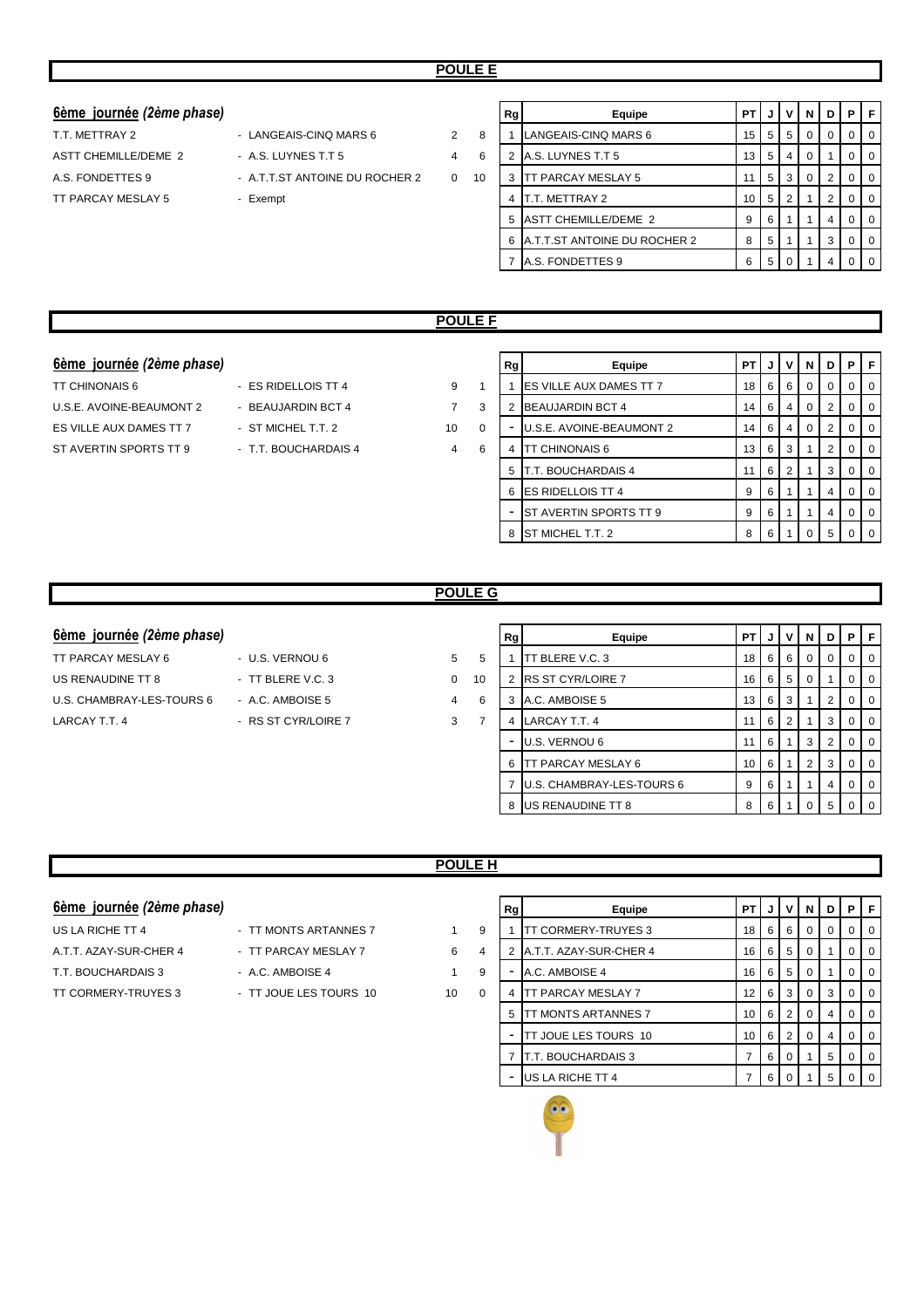## $6$ ème journée (2ème phase)

T.T BOUCHARDAIS 5 - C.E.S. TOURS 3 5 A.T.T. AZAY-SUR-CHER 3 - ES AMBILLOU 1 2 4S TOURS T.T. 16 **ASTT SORIGNY 2** 6 LARCAY T.T. 3 **EXECUTE:** STE MAURE TT 5 10



|          | Rg | Equipe                   | PT |   | ν | N        | D              | Р        | F        |
|----------|----|--------------------------|----|---|---|----------|----------------|----------|----------|
| $\Omega$ | 1  | <b>ES AMBILLOU 1</b>     | 17 | 6 | 5 |          | 0              | 0        | $\Omega$ |
| 8        |    | 4S TOURS T.T. 16         | 17 | 6 | 5 |          | 0              | 0        | $\Omega$ |
| 4        |    | 3 ASTT SORIGNY 2         | 14 | 6 | 4 | 0        | 2              | 0        | $\Omega$ |
| $\Omega$ | 41 | <b>T.T BOUCHARDAIS 5</b> | 12 | 6 | 3 | 0        | 3              | 0        | $\Omega$ |
|          |    | LARCAY T.T. 3            | 12 | 6 | 3 | $\Omega$ | 3              | 0        | $\Omega$ |
|          | 6  | C.E.S. TOURS 3           | 10 | 6 | 2 | 0        | $\overline{4}$ | 0        | $\Omega$ |
|          | 7  | <b>STE MAURE TT 5</b>    | 8  | 6 | 1 | $\Omega$ | 5              | 0        | $\Omega$ |
|          |    | 8 A.T.T. AZAY-SUR-CHER 3 | 6  | 6 | 0 | $\Omega$ | 6              | $\Omega$ | $\Omega$ |
|          |    |                          |    |   |   |          |                |          |          |

# **DEPARTEMENTALE 1600**

**POULE A**

#### 6ème journée *(2ème phase)*

C.P. VEIGNE 4 **ES OESIENNE TT 7** 4 6 PPC MARTINOIS 3 - Exempt

- US LA RICHE TT 5 LANGEAIS-CINQ MARS 7 6 4
- Exempt ST AVERTIN SPORTS TT 10
	-
	-

| Rg | Equipe                         | PТ |   |   | N | D | Р | F |
|----|--------------------------------|----|---|---|---|---|---|---|
|    | <b>PPC MARTINOIS 3</b>         | 12 | 4 | 4 | 0 | 0 | 0 | 0 |
| 2  | <b>ES OESIENNE TT 7</b>        | 11 | 4 | 3 |   | O | 0 | 0 |
| 3  | <b>ST AVERTIN SPORTS TT 10</b> |    | 4 |   |   | 2 | 0 | 0 |
|    | C.P. VEIGNE 4                  | 7  | 4 |   |   | 2 | 0 | 0 |
| 5  | US LA RICHE TT 5               | 6  | 4 |   | 0 | 3 | 0 | 0 |
| 6  | LANGEAIS-CINQ MARS 7           | 5  |   |   |   | 3 |   | U |

### **POULE B**

#### **6ème** journée (2ème phase)

- 
- 
- -

| 6ème_journée (2ème phase) |                      |   |   | Rg | Equipe                    | PTIJ |                    | V I            | N | D | PF |                |
|---------------------------|----------------------|---|---|----|---------------------------|------|--------------------|----------------|---|---|----|----------------|
| PPC MARTINOIS 4           | - T.T. BOUCHARDAIS 6 | 8 | ◠ |    | R.C. BALLAN 4             | 12 I | 4 I                | $\overline{a}$ |   |   |    | $\overline{0}$ |
| Exempt                    | - AS SAVONNIERES 2   |   |   |    | <b>AS SAVONNIERES 2</b>   |      | $10 \mid 4 \mid 3$ |                |   |   |    | $\overline{0}$ |
| LANGEAIS-CINQ MARS 8      | - LARCAY T.T. 5      | 3 |   |    | <b>PPC MARTINOIS 4</b>    |      |                    |                |   |   |    | $\overline{0}$ |
| R.C. BALLAN 4             | - Exempt             |   |   |    | LARCAY T.T. 5             |      | $\overline{4}$     |                |   |   |    | $\Omega$       |
|                           |                      |   |   |    | 5 LANGEAIS-CINQ MARS 8    |      | 410                |                |   | 4 |    | $\overline{0}$ |
|                           |                      |   |   |    | <b>T.T. BOUCHARDAIS 6</b> |      | -41                |                |   | 3 |    |                |

# **DEPARTEMENTALE 1 FEMININE**

### **6ème journée** *(2ème phase)*

TT PARCAY MESLAY 1 - Exempt Exempt - ST AVERTIN SPORTS TT 2 ES VILLE AUX DAMES TT 1 - BEAUJARDIN BCT 1 2 LANGEAIS-CINQ MARS 1 - TT PARCAY MESLAY 2 3 2 3 10

- -
	- -

|          | Rg | Equipe                    | РT |   |   | N |   | Р |  |
|----------|----|---------------------------|----|---|---|---|---|---|--|
|          |    | <b>BEAUJARDIN BCT 1</b>   | 12 | 4 | 4 | 0 | Ω |   |  |
| 8        | 2  | LANGEAIS-CINQ MARS 1      | 10 | 4 | 3 | 0 |   |   |  |
| $\Omega$ | 3  | ES VILLE AUX DAMES TT 1   | 8  | 4 | 2 | 0 | 2 |   |  |
|          | 4  | <b>TT PARCAY MESLAY 1</b> | 7  | 4 |   |   | າ |   |  |
|          |    | ST AVERTIN SPORTS TT 2    |    | 4 |   |   |   |   |  |
|          | 6  | TT PARCAY MESLAY 2        | 4  | 4 |   |   |   |   |  |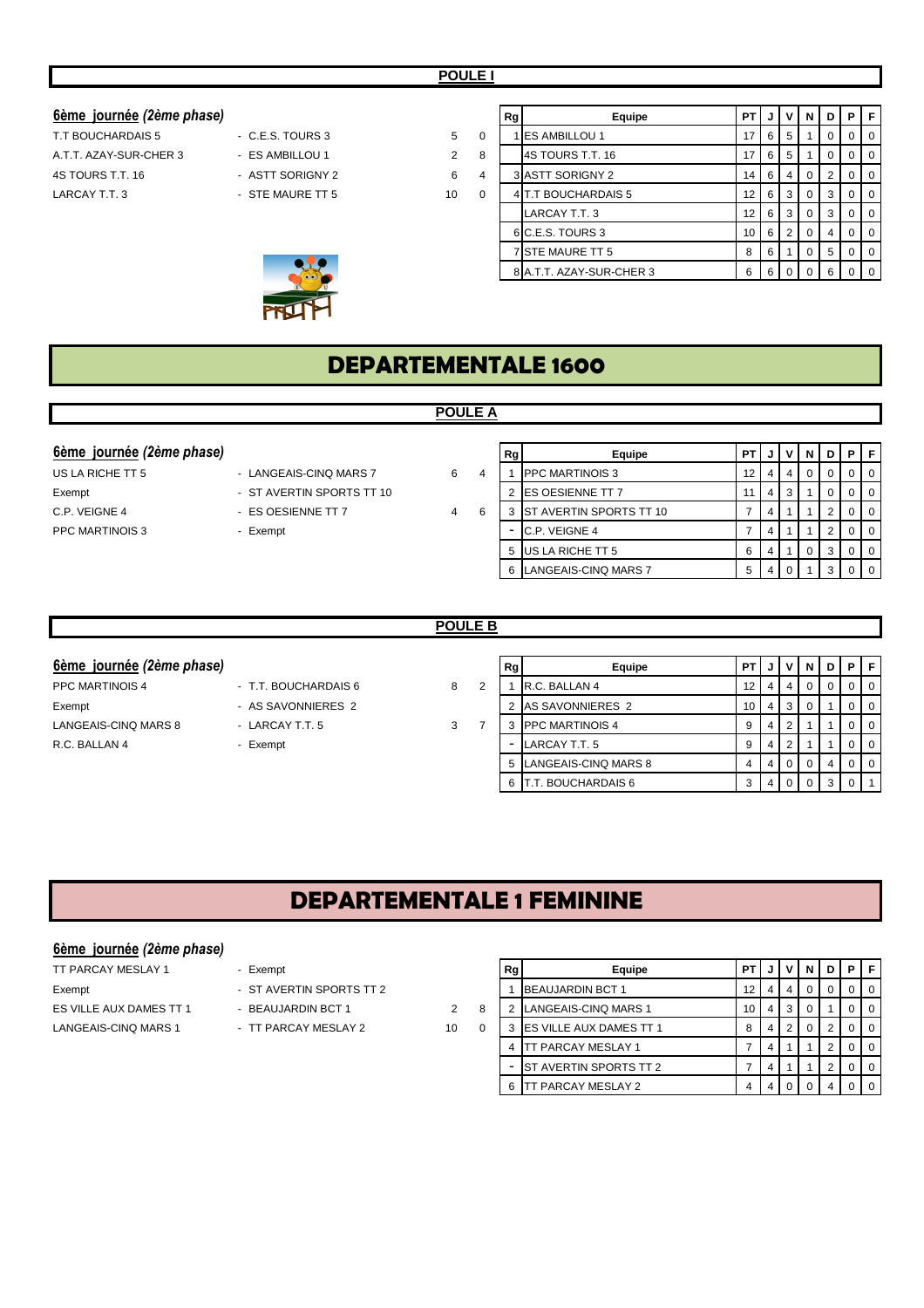# Pénalités financières

(d'après Règlement des Championnats par Equipes)

#### **N° Club, Equipe, Poule, Licence, Clt, Points (5,00€)**

#### *N° Licence erroné :*

6è journée (2ème phase) : 0681 AS Luynes TT 4 - 0615 TT Bouchardais 3 - 0001 RS St-Cyr 2 - 0001 RS St-Cyr 4 - 0269 St-Avertin 8 *N° Equipe :* 

6è journée (2ème phase) : 0608 PL Paul Bert 3 - 0033 US Chambray 6 - 0102 AC Amboise 5 - 0132 TT Chinonais 6 -

0533 ES Ridellois TT 4 - 0730 Ste-Catherine de Fierbois 2 - 0698 TTC Lochois 3

## **Equipe Incomplète (5,00€)**

6è journée (2ème phase) : 0151 CS La Membrolle 3 - 0004 CES Tours 3 - 0425 ASTT Castelvalérie 1

### **Forfait (10,00€)**

2è journée (3è phase Jeunes) : 0001 RS St-Cyr 4 - 0033 US Chambray 2

6è journée (2ème phase) : 0690 AP St-Senoch 2

# **DEPARTEMENTALE 1 VETERANS**

## **8ème journée** EP MARIGNY RILLY 1 - RS ST CYR/LOIRE 1 15 15 **Rg** PT **PT J V N** D C.S. LA MEMBROLLE TT 2 - Exempt C.S. LA MEMBROLLE TT 2 17 7 5 0 2 0 0 0 TT SEMBLANCEEN 1 - BEAUJARDIN BCT 1 **NP** 2 RS ST CYR/LOIRE 1 16 6 4 2 0 0 0 0 **9ème journée** 3 **BEAUJARDIN BCT 1** 12 5 3 1 1 0 0 0 RS ST CYR/LOIRE 1 - Exempt 4 EP MARIGNY RILLY 1 7 6 0 1 5 0 TT SEMBLANCEEN 1  $-C.S.$  LA MEMBROLLE TT 2  $12 \t 13 \t -1$  TT SEMBLANCEEN 1 8 BEAUJARDIN BCT 1 - EP MARIGNY RILLY 1 **8ème journée** T.T. BOUCHARDAIS 1 - US RENAUDINE TT 1 12 18 **Rg PT ACCILE 12 18 FRS Equipe** PT **PT J V N | D | P** | F C.S LA MEMBROLLE TT 1 - Exempt 1 - Exempt 1 ES OESIENNE TT 1 23 8 7 1 0 0 0 0 C.P. VEIGNE 1 - ES OESIENNE TT 1 11 19 2 US RENAUDINE TT 1 17 7 5 0 2 0 0 0 **9ème journée** 3 C.S LA MEMBROLLE TT 1 16 7 4 1 2 0 0 US RENAUDINE TT 1 - Exempt Containing the Latter of Latter and Latter and Latter and Latter and Latter and Latter and Latter and Latter and Latter and Latter and Latter and Latter and Latter and Latter and Latter and Latte C.P. VEIGNE 1 - C.S.LA MEMBROLLE TT 1 14 16 - C.P. VEIGNE 1 6 6 0 0 6 6 0 0 6 ES OESIENNE TT 1 - T.T. BOUCHARDAIS 1 18 12 **NP NP Poule A Poule B**

# **CORPORATIF**

# **DEPARTEMENTALE 1**

#### **8ème journée**

- 
- 

| A.S.C. B.N.P. TOURS 1    | - AS BANQUE POPULAIRE VF 1 | 10 | Rg | Equipe                          | DТ |      |  | D | PIF |                |
|--------------------------|----------------------------|----|----|---------------------------------|----|------|--|---|-----|----------------|
| AS BANQUE POPULAIRE VF 2 | - Exempt                   |    |    | <b>AS BANQUE POPULAIRE VF 1</b> |    |      |  |   |     |                |
| PRAXI 1                  | - Exempt                   |    |    | 2 A.S.C. B.N.P. TOURS 1         |    |      |  |   |     | $\overline{0}$ |
|                          |                            |    |    | 3 PRAXI1                        |    |      |  |   |     | $\overline{0}$ |
|                          |                            |    |    | 4 AS BANQUE POPULAIRE VF 2      |    | 14 I |  |   |     | $J$ 0          |

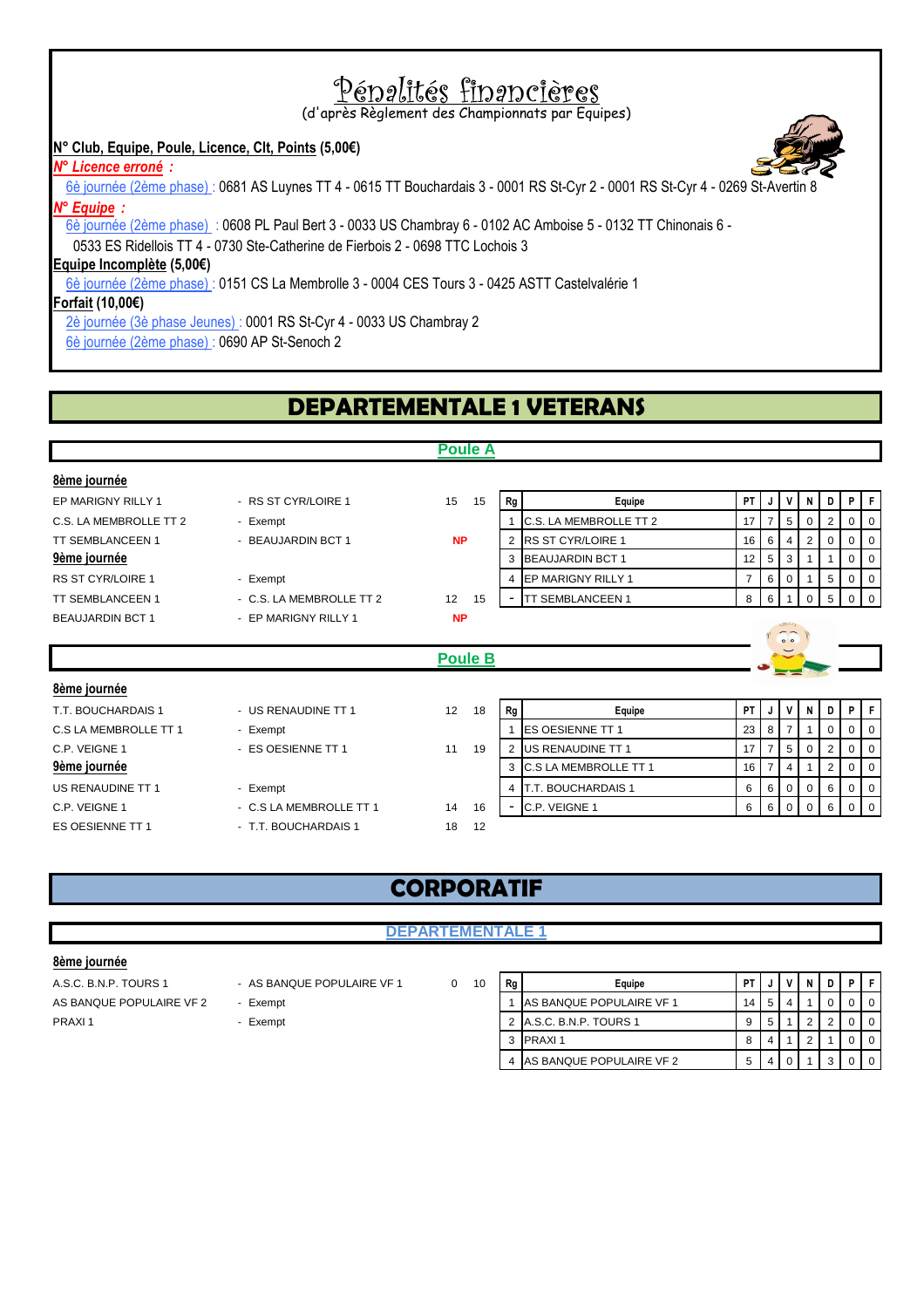#### **8ème journée**

CAISSE EPARGNE LC 1 - KAMI 1 7 3 **Rg Equipe PT J V N D P F** A.S.P.T.T. TOURS 1 - Exempt ASC CHEMINEAU 1 - ICAR SYSTEMS 1 8

- -

| 3 | Rg             | Equipe                 | РT |   | ν | N | D | P | F        |
|---|----------------|------------------------|----|---|---|---|---|---|----------|
|   |                | <b>ASC CHEMINEAU 1</b> | 15 | 6 | 4 |   |   | 0 | $\Omega$ |
| 2 | 2              | CAISSE EPARGNE LC 1    | 14 | 6 | 4 | 0 | 2 | 0 | $\Omega$ |
|   | 3              | <b>ICAR SYSTEMS 1</b>  | 13 |   | 3 | 0 | 4 | 0 | $\Omega$ |
|   | $\overline{4}$ | A.S.P.T.T. TOURS 1     | 12 | 6 | 3 | 0 | 3 | 0 | $\Omega$ |
|   | 5              | KAMI <sub>1</sub>      | 10 |   |   |   | 5 | 0 | $\Omega$ |

#### **DEPARTEMENTALE 3**

#### **8ème journée**

A.S.C. B.N.P. TOURS 2 - AS BANQUE POPULAIRE VF 3 1 9 AS BANQUE POPULAIRE VF 4 - Exempt ASC CHEMINEAU 2 - AS CHU TOURS 1 4 6

- -

| Rg | Equipe                         | PТ |   |   | N | D | D |  |
|----|--------------------------------|----|---|---|---|---|---|--|
|    | <b>AS BANQUE POPULAIRE VF3</b> | 21 |   |   |   |   |   |  |
| 2  | <b>AS CHU TOURS 1</b>          | 17 |   |   |   | າ |   |  |
| 3  | A.S.C. B.N.P. TOURS 2          | 10 | 6 | າ |   |   |   |  |
| -  | ASC CHEMINEAU 2                | 10 | 6 | າ |   |   |   |  |
| 5  | AS BANQUE POPULAIRE VF 4       | 6  | 6 |   |   | հ |   |  |



# **EQUIPES JEUNES**

### **Poule A**

### 2ème journée (3ème phase)

4S TOURS T.T. 1 <sup>-</sup> TT MONTS ARTANNES 1 3 16

A.S MONTLOUIS/LOIRE 1 - RS ST CYR/LOIRE 1 30

|               | Rg | Equipe                | РT | u |   | Ν | D | D |  |  |  |  |
|---------------|----|-----------------------|----|---|---|---|---|---|--|--|--|--|
|               |    | 4S TOURS T.T. 1       | 6  | 2 | າ | 0 | 0 |   |  |  |  |  |
| 8             | 2  | A.S MONTLOUIS/LOIRE 1 | 5  | 2 |   |   | 0 |   |  |  |  |  |
| $\mathcal{P}$ | 3  | TT MONTS ARTANNES 1   | 3  | 2 | 0 |   |   |   |  |  |  |  |
|               | 4  | RS ST CYR/LOIRE 1     | っ  | c |   | 0 | ◠ |   |  |  |  |  |
|               |    |                       |    |   |   |   |   |   |  |  |  |  |

|                           |                                | <b>Poule B</b> |    |    |                              |      |   |   |   |   |                |
|---------------------------|--------------------------------|----------------|----|----|------------------------------|------|---|---|---|---|----------------|
|                           |                                |                |    | Rg | Equipe                       | PTIJ |   | V | N | D | PIFI           |
| 2ème journée (3ème phase) |                                |                |    |    | U.S.E. AVOINE-BEAUMONT 1     | 6    |   |   |   |   | $\overline{0}$ |
| U.S.E. AVOINE-BEAUMONT 1  | - U.S. CHAMBRAY-LES-TOURS 1    | 12             | 6  |    | Entente OESIENNE-PAUL BERT 1 |      | 2 |   |   |   | $\overline{0}$ |
| 4S TOURS T.T. 2           | - Entente OESIENNE-PAUL BERT 1 | 8              | 10 |    | 4S TOURS T.T. 2              |      |   |   |   |   |                |
|                           |                                |                |    |    | U.S. CHAMBRAY-LES-TOURS 1    |      |   |   |   |   | $\overline{0}$ |

|                           |                   |    |    | Rg | Equipe                         | <b>PT</b>      |  |  |  |  | <b>D</b> I | -F             |  |  |  |
|---------------------------|-------------------|----|----|----|--------------------------------|----------------|--|--|--|--|------------|----------------|--|--|--|
| 2ème journée (3ème phase) |                   |    |    |    | <b>ITT BLERE V.C. 1</b>        | 6              |  |  |  |  |            | $\overline{0}$ |  |  |  |
| ST AVERTIN SPORTS TT 1    | - TT CHINONAIS 1  | 11 |    |    | <b><i>CHINONAIS 1</i></b>      |                |  |  |  |  |            | $\overline{0}$ |  |  |  |
| <b>PPC MARTINOIS 1</b>    | - TT BLERE V.C. 1 | 5  | 13 |    | <b>IST AVERTIN SPORTS TT 1</b> | 3 <sub>1</sub> |  |  |  |  |            |                |  |  |  |
|                           |                   |    |    | 4  | <b>PPC MARTINOIS 1</b>         |                |  |  |  |  |            |                |  |  |  |

|                           | <b>Poule D</b>     |         |    |                          |      |                  |   |   |   |  |                                                     |  |  |  |
|---------------------------|--------------------|---------|----|--------------------------|------|------------------|---|---|---|--|-----------------------------------------------------|--|--|--|
|                           |                    |         | Rg | Equipe                   | PTIJ |                  | v | N | D |  | PF                                                  |  |  |  |
| 2ème journée (3ème phase) |                    |         |    | A.S. FONDETTES 1         | 6    |                  |   |   |   |  | $\overline{\phantom{0}}$ 0 $\overline{\phantom{0}}$ |  |  |  |
| LARCAY T.T. 1             | - 4S TOURS T.T. 3  | 5<br>13 |    | 4S TOURS T.T. 3          | 4    |                  |   | 0 |   |  | $\circ$ 1                                           |  |  |  |
| <b>RS ST CYR/LOIRE 2</b>  | - A.S. FONDETTES 1 | 6<br>12 |    | <b>RS ST CYR/LOIRE 2</b> |      |                  |   |   |   |  | $\overline{0}$                                      |  |  |  |
|                           |                    |         | 4  | LARCAY T.T. 1            |      | $\overline{2}$ . |   |   |   |  | $\overline{1}$ 0                                    |  |  |  |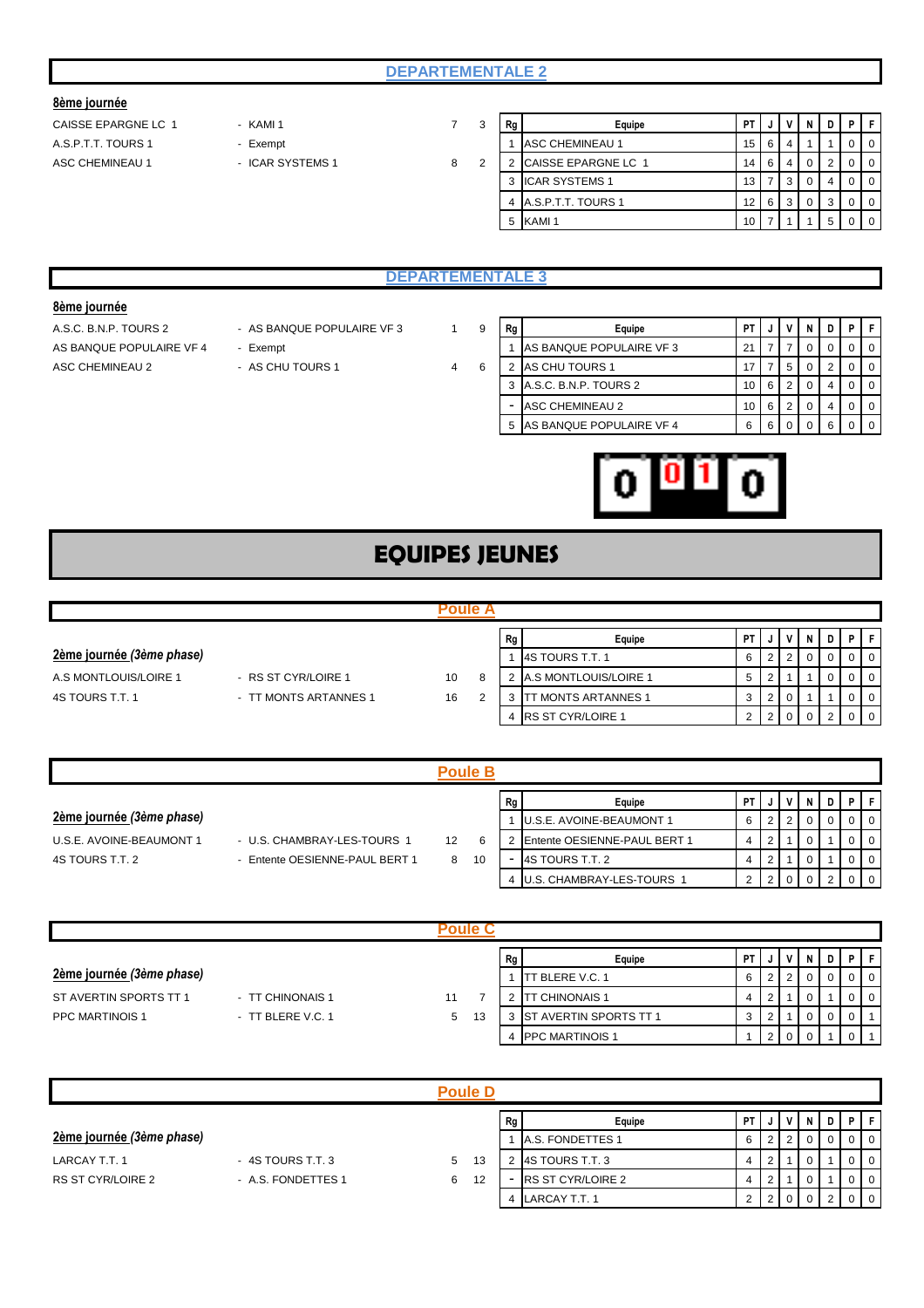|                                                                         |                                                      | <b>Poule E</b>                               |                                                                                                                                                                      |                                                                                                                                                                                                                                                                                                                                                                                                                                                    |
|-------------------------------------------------------------------------|------------------------------------------------------|----------------------------------------------|----------------------------------------------------------------------------------------------------------------------------------------------------------------------|----------------------------------------------------------------------------------------------------------------------------------------------------------------------------------------------------------------------------------------------------------------------------------------------------------------------------------------------------------------------------------------------------------------------------------------------------|
| 2ème journée (3ème phase)<br>A.S MONTLOUIS/LOIRE 2<br>ES RIDELLOIS TT 1 | - TT CORMERY-TRUYES 1<br>- ES VILLE AUX DAMES TT 1   | 14<br>$\overline{4}$<br>$\overline{4}$<br>14 | Equipe<br>Rg<br>A.S MONTLOUIS/LOIRE 2<br>$\mathbf{1}$<br>ES RIDELLOIS TT 1<br>2<br><b>TT CORMERY-TRUYES 1</b><br>ES VILLE AUX DAMES TT 1<br>4                        | PT<br>$\mathsf{v}$<br>P<br>F<br>J<br>N<br>D<br>5<br>$\overline{2}$<br>$\mathbf 0$<br>$\Omega$<br>$\mathbf 0$<br>$\overline{2}$<br>$\mathbf 0$<br>$\overline{4}$<br>$\mathbf 0$<br>$\mathbf 0$<br>$\mathbf 1$<br>$\overline{2}$<br>4<br>$\mathbf 0$<br>$\mathbf 0$<br>$\mathbf 0$<br>-1<br>$\mathsf 0$<br>3<br>$\overline{2}$<br>$\mathbf 0$<br>$\mathbf 0$<br>1<br>1                                                                               |
|                                                                         |                                                      | <b>Poule F</b>                               |                                                                                                                                                                      |                                                                                                                                                                                                                                                                                                                                                                                                                                                    |
| 2ème journée (3ème phase)<br>TT PARCAY MESLAY 1<br>A.C. AMBOISE 1       | - TT JOUE LES TOURS 1<br>- TT MONTS ARTANNES 2       | 15<br>3<br>8<br>10                           | Rg<br>Equipe<br><b>TT JOUE LES TOURS 1</b><br>$\mathbf{1}$<br>A.C. AMBOISE 1<br>$\overline{2}$<br>TT PARCAY MESLAY 1<br><b>TT MONTS ARTANNES 2</b><br>$\overline{4}$ | PT<br>$\mathsf{v}$<br>D<br>P<br>F<br>J<br>N<br>$\overline{2}$<br>$\overline{2}$<br>6<br>$\mathbf 0$<br>$\mathbf 0$<br>$\mathbf 0$<br>$\Omega$<br>$\overline{2}$<br>$\overline{4}$<br>$\mathbf 0$<br>$\mathbf 0$<br>$\mathbf 0$<br>$\mathbf 1$<br>$\overline{2}$<br>$\overline{4}$<br>$\mathbf 0$<br>$\mathbf 0$<br>$\mathbf 0$<br>$\overline{2}$<br>$\mathbf 0$<br>$\overline{2}$<br>$\mathbf 0$<br>$\mathbf 0$<br>$\overline{2}$<br>$\mathbf 0$   |
|                                                                         |                                                      | <b>Poule G</b>                               |                                                                                                                                                                      |                                                                                                                                                                                                                                                                                                                                                                                                                                                    |
| 2ème journée (3ème phase)<br>US RENAUDINE TT 1<br>RS ST CYR/LOIRE 3     | - TT CHINONAIS 2<br>- A.S. FONDETTES 2               | Reporté<br>2<br>16                           | Rg<br>Equipe<br>US RENAUDINE TT 1<br>$\mathbf{1}$<br><b>TT CHINONAIS 2</b><br>2<br>RS ST CYR/LOIRE 3<br>A.S. FONDETTES 2                                             | PT<br>$\mathsf{v}$<br>P<br>F<br>J<br>N<br>D<br>$\mathbf 0$<br>3<br>$\Omega$<br>$\Omega$<br>$\mathbf 0$<br>$\mathbf{1}$<br>$\overline{1}$<br>3<br>$\mathbf 0$<br>$\mathbf 0$<br>$\mathbf 0$<br>0<br>$\mathbf{1}$<br>1<br>3<br>2<br>$\mathbf 0$<br>$\mathbf 0$<br>0<br>$\mathbf{1}$<br>2<br>$\overline{2}$<br>$\mathbf 0$<br>$\mathbf 0$<br>$\mathbf 0$<br>$\overline{2}$<br>0                                                                       |
|                                                                         |                                                      | <b>Poule H</b>                               |                                                                                                                                                                      |                                                                                                                                                                                                                                                                                                                                                                                                                                                    |
| 2ème journée (3ème phase)<br>A.T.T. AZAY-SUR-CHER 1<br>US LA RICHE TT 1 | - RS ST CYR/LOIRE 4<br>- A.T.T. AZAY-SUR-CHER 2      | F<br>18<br>10<br>8                           | Rg<br>Equipe<br>A.T.T. AZAY-SUR-CHER 1<br>$\mathbf{1}$<br>US LA RICHE TT 1<br>$\overline{2}$<br><b>RS ST CYR/LOIRE 4</b><br>3<br>A.T.T. AZAY-SUR-CHER 2<br>4         | PT<br>$\mathbf v$<br>P<br>F<br>J<br>N<br>D<br>6<br>$\overline{2}$<br>$\sqrt{2}$<br>$\mathbf 0$<br>$\mathbf 0$<br>$\mathbf 0$<br>$\mathbf 0$<br>$\overline{2}$<br>$\overline{4}$<br>$\mathbf 0$<br>$\pmb{0}$<br>$\mathbf 0$<br>$\overline{1}$<br>1<br>3<br>2<br>$\mathbf 0$<br>$\mathsf 0$<br>$\mathbf 0$<br>$\overline{1}$<br>$\overline{1}$<br>$\overline{2}$<br>$\Omega$<br>$\overline{2}$<br>$\Omega$<br>$\Omega$<br>$\overline{2}$<br>$\Omega$ |
|                                                                         |                                                      | <b>Poule I</b>                               |                                                                                                                                                                      |                                                                                                                                                                                                                                                                                                                                                                                                                                                    |
| 2ème journée (3ème phase)<br>ST AVERTIN SPORTS TT 2<br>TT SEMBLANCEEN 1 | - TT CORMERY-TRUYES 2<br>- LANGEAIS-CINQ MARS 1      | $7 11$<br>9<br>9                             | Rg<br>Equipe<br>TT SEMBLANCEEN 1<br>1<br>ST AVERTIN SPORTS TT 2<br>2<br>TT CORMERY-TRUYES 2<br>LANGEAIS-CINQ MARS 1<br>4                                             | PT<br>V<br>$\, {\bf P}$<br>$\mathsf F$<br>J<br>N<br>D<br>2 <sup>2</sup><br>0<br>5<br>$\mathbf{1}$<br>1<br>0<br>0<br>$\overline{2}$<br>$\overline{4}$<br>$\mathbf 0$<br>$\mathbf 0$<br>$\mathbf 0$<br>$\mathbf{1}$<br>$\mathbf{1}$<br>$\overline{2}$<br>$\overline{0}$<br>4<br>$\mathbf 0$<br>$\mathbf 0$<br>1<br>$\overline{1}$<br>$\overline{0}$<br>$\overline{0}$<br>3<br>$\overline{2}$<br>$\mathbf 0$<br>$\mathbf{1}$                          |
|                                                                         |                                                      | <b>Poule J</b>                               |                                                                                                                                                                      |                                                                                                                                                                                                                                                                                                                                                                                                                                                    |
| 2ème journée (3ème phase)<br>4S TOURS T.T. 4<br>ES RIDELLOIS TT 2       | - U.S. CHAMBRAY-LES-TOURS 2<br>- TT MONTS ARTANNES 3 | F<br>18<br>10<br>8                           | Rg<br>Equipe<br>4S TOURS T.T. 4<br>$\mathbf{1}$<br><b>ES RIDELLOIS TT 2</b><br>2<br>U.S. CHAMBRAY-LES-TOURS 2<br>3                                                   | PT<br>$\mathsf{v}$<br>D<br>N<br>P<br>F<br>J<br>$\overline{2}$<br>6<br>$\overline{c}$<br>$\mathbf 0$<br>$\mathbf 0$<br>$\mathbf 0$<br>0<br>$\overline{2}$<br>$\mathbf 0$<br>$\overline{4}$<br>$\mathbf 0$<br>$\mathbf 0$<br>$\mathbf{1}$<br>1<br>3<br>$\overline{2}$<br>$\mathbf 0$<br>0<br>$\mathbf 0$<br>$\overline{1}$<br>$\mathbf{1}$                                                                                                           |

|                           |                       |                |    | Rq | Equipe                     | <b>PT</b> |   | v              | N              | D | P        |          |  |
|---------------------------|-----------------------|----------------|----|----|----------------------------|-----------|---|----------------|----------------|---|----------|----------|--|
| 2ème journée (3ème phase) |                       |                |    |    | AS SAVONNIERES 1           | 6         |   |                | 0              |   | $\Omega$ | IO.      |  |
| LARCAY T.T. 2             | - TT JOUE LES TOURS 2 | 0              | 18 |    | <b>TT JOUE LES TOURS 2</b> | 6         | ∠ | 2              | $\overline{0}$ |   |          | . 0      |  |
| CS LA MEMBROLLE TT 1      | - AS SAVONNIERES 1    | $\overline{4}$ | 14 | 3  | LARCAY T.T. 2              | 2         | ∠ | $\overline{0}$ | $\Omega$       |   |          | $\Omega$ |  |
|                           |                       |                |    |    | CS LA MEMBROLLE TT 1       | 2         |   | $\Omega$       |                |   |          | $\Omega$ |  |
|                           |                       |                |    |    |                            |           |   |                |                |   |          |          |  |